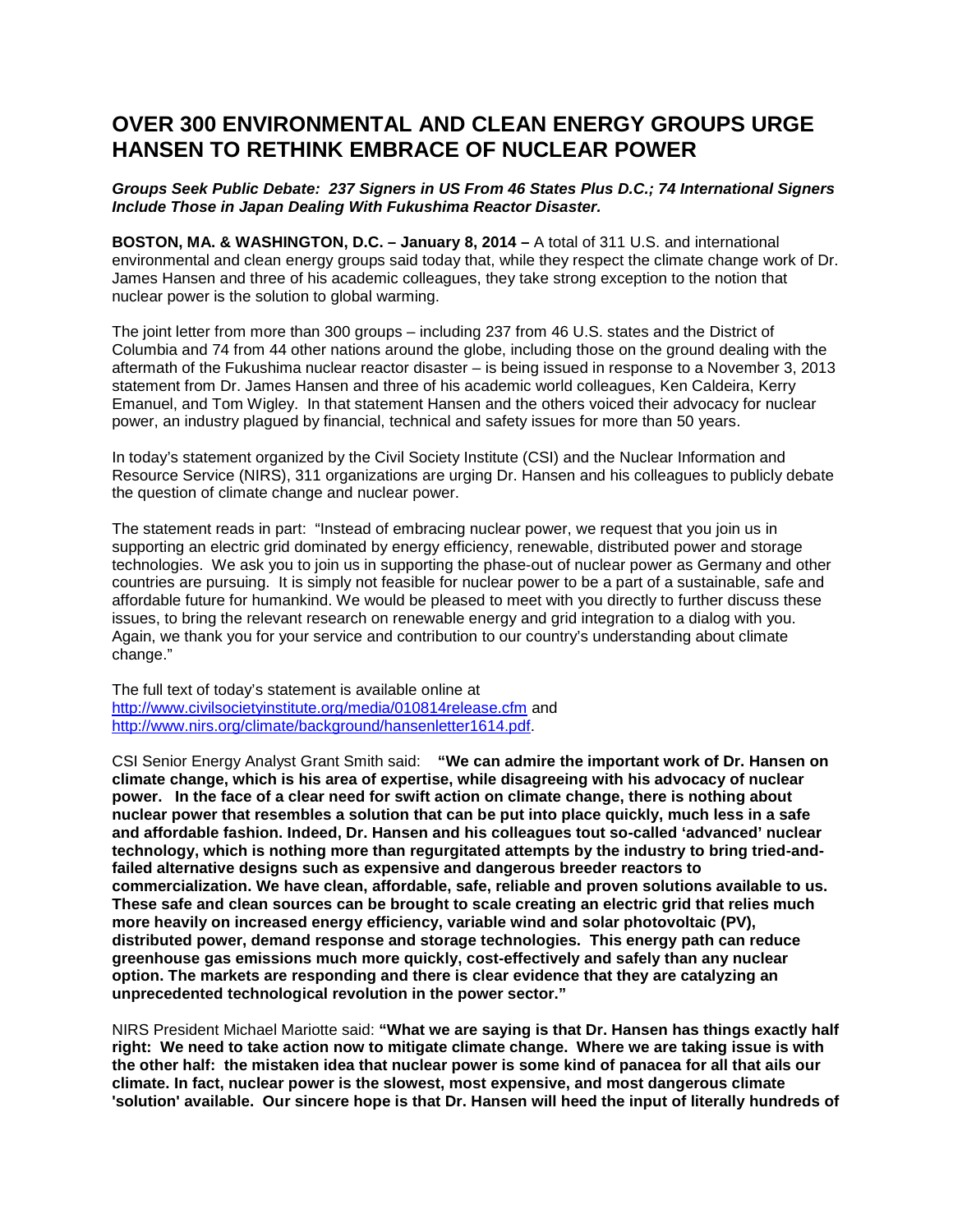## **knowledgeable energy and environmental groups around the world. The joint letter puts it best with these words: 'It is simply not feasible for nuclear power to be a part of a sustainable, safe and affordable future for humankind.'"**

The January 8<sup>th</sup> statement from the more than 300 signers reads in part: "Nuclear power is not a financially viable option. Since its inception it has required taxpayer subsidies and publically financed indemnity against accidents. New construction requires billions in public subsidies to attract private capital and, once under construction, severe cost overruns are all but inevitable. As for operational safety, the history of nuclear power plants in the US is fraught with near misses, as documented by the Union of Concerned Scientists, and creates another financial and safety quagmire – high-level nuclear waste. Internationally, we've experienced two catastrophic accidents for a technology deemed to be virtually 'fail safe'.

As for 'advanced' nuclear designs endorsed in your letter, they have been tried and failed or are mere blueprints without realistic hope, in the near term, if ever, to be commercialized. The promise and potential impact you lend breeder reactor technology in your letter is misplaced. Globally, \$100 billion over sixty years have been squandered to bring the technology to commercialization without success. The liquid sodium-based cooling system is highly dangerous as proven in Japan and the US. And the technology has proven to be highly unreliable.

Equally detrimental in cost and environmental impact is reprocessing of nuclear waste. In France, the poster child for nuclear energy, reprocessing results in a marginal increase in energetic use of uranium while largely increasing the volume of all levels of radioactive waste. Indeed, the process generates large volumes of radioactive liquid waste annually that is dumped into the English Channel and has increased electric costs to consumers significantly. Not to mention the well-recognized proliferation risks of adopting a plutonium-based energy system."

As to the issue of what represents the best path forward to deal with climate change, the January  $8<sup>th</sup>$ statement notes: "We disagree with your assessment of renewable power and energy efficiency. They can and are being brought to scale globally. Moreover, they can be deployed much more quickly than nuclear power. For instance, in the US from 2002 to 2012 over 50,000 megawatts of wind were deployed. Not one megawatt of power from new nuclear reactors was deployed, despite subsidies estimated to be worth more than the value of the power new reactors would have produced. Similarly, it took 40 years globally to deploy 50,000 megawatts of solar PV and, recently, only two and a half years to deploy an equal amount. By some estimates, another 100,000 MW will be built by the end of 2015. Already, renewables and distributed power have overtaken nuclear power in terms of megawatt hour generation worldwide.

The fact of the matter is, many Wall Street analysts predict that solar PV and wind will have reached grid parity by the end of the decade. Wind in certain parts of the Midwest is already cheaper than natural gas on the wholesale level. Energy efficiency continues to outperform all technologies on a cost basis. While the cost of these technologies continues to decline and enjoy further technological advancement, the cost of nuclear power continues to increase and construction timeframes remain excessive. And we emphasize again that no technological breakthrough to reduce its costs or enhance its operation will occur in the foreseeable future."

For the full list of letter signers, see the Web URLs above.

## **ABOUT THE INITIATING GROUPS**

Based in Newton, MA, the nonprofit and nonpartisan Civil Society Institute

[\(http://www.CivilSocietyInstitute.org\)](http://www.civilsocietyinstitute.org/) is a think tank that serves as a catalyst for change by creating problem-solving interactions among people, and between communities, government and business that can help to improve society. Since 2003, CSI has conducted more than 25 major national and state-level surveys and reports on energy and auto issues, including climate change, wind and solar power, coal, nuclear power, hydraulic fracturing, energy efficiency, and hybrid autos. In collaboration with the